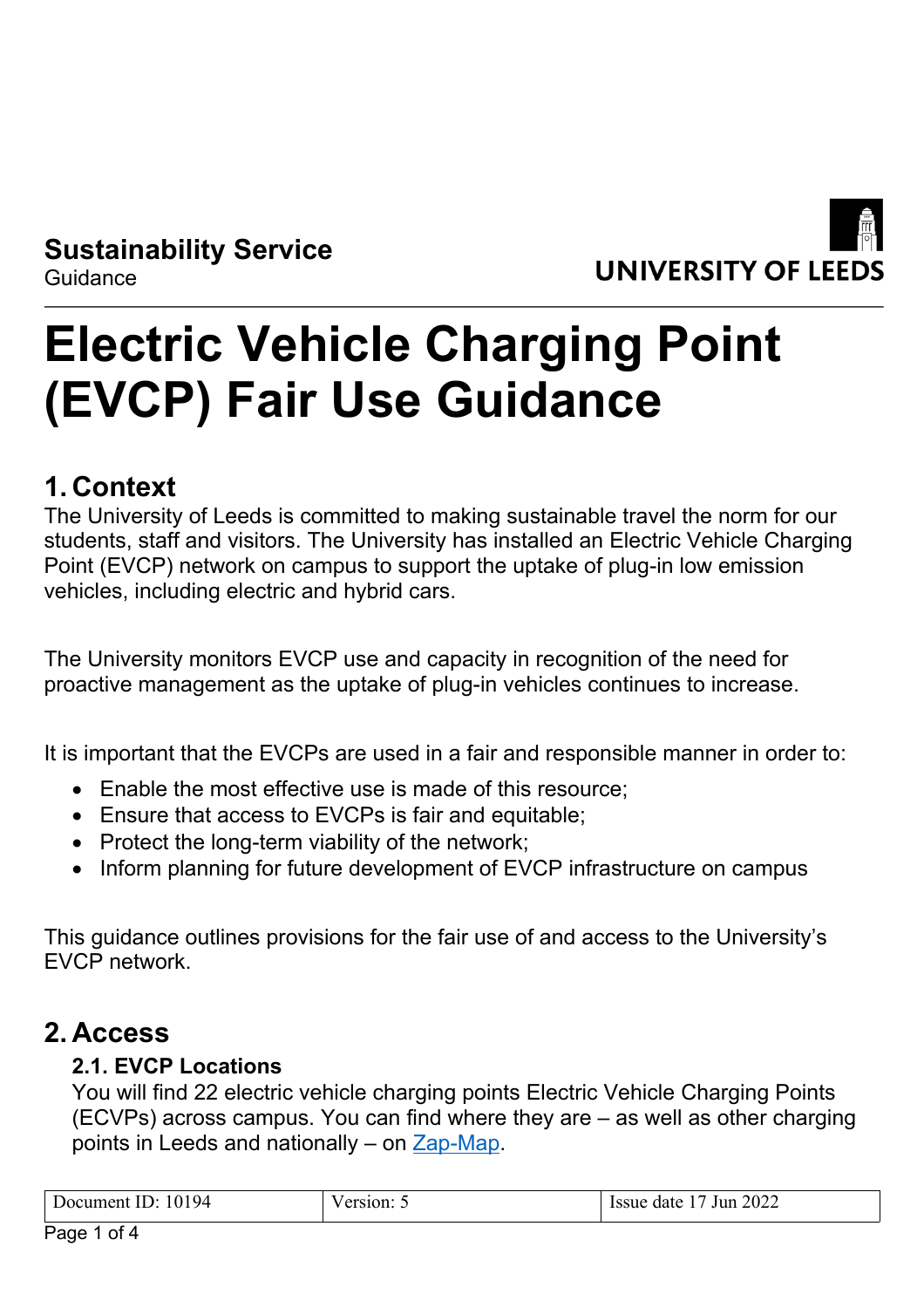#### **Title: Electric Vehicle Charging Point Fair Use Guidance**

If you are a member of staff, student or visitor, there is currently no cost for charging your car on the University campus. However, you still have to pay the usual parking costs and comply with campus parking regulations. Find out more about [parking](https://estates.leeds.ac.uk/our-services/car-parking/)  [your car on campus](https://estates.leeds.ac.uk/our-services/car-parking/).

For more charging points throughout Leeds and the wider UK Charge network please visit [https://www.zap-map.com](https://www.zap-map.com/)

#### **2.2. EVCP spaces**

Charging and waiting spaces for plug-in electric vehicle charging are clearly marked. Charging spaces are to be used during vehicle charging only. Waiting spaces are to be used for vehicles waiting for a charging space to become available. Only plug-in low emission vehicles are authorised to use these spaces. Any unauthorised vehicle found to have parked in a designated EVCP space will receive a parking charge notice under the terms and conditions for parking on campus. Please click here for more information: [https://estates.leeds.ac.uk/our](https://estates.leeds.ac.uk/our-services/car-parking/parking-charge-notices/)[services/car-parking/parking-charge-notices/.](https://estates.leeds.ac.uk/our-services/car-parking/parking-charge-notices/) Plug-in low emission vehicles are entitled to park in any available parking space within the parking zone that their parking permit or day pass entitles them to. Please note that spaces marked 'CS' in the Multi-storey car park (MSCP) are reserved for Car-sharers / multi-occupancy (i.e. Driver + at least 1 passenger) only, regardless of vehicle type.

#### **2.3. Conditions of Use**

As electric/plug-in hybrid vehicle adoption increases at the University, it is becoming increasingly likely to encounter instances on arriving at a charging location where all available EVCPs are already occupied. In order to ensure that the University can manage the EVCP network most effectively, the following conditions of use should be followed:

 **Your vehicle should be moved to an available parking space once a full charge is complete as soon as is practically possible.** All of the University's EVCPs are 'fast chargers' meaning that electric or plug–in hybrid vehicles will on average be fully charged within 4 hours. Staff and visitors are asked to vacate these spaces after this time and park in other available car parking spaces. For convenience, the University has provided additional EV waiting spaces alongside the charging bays in the multi-storey car park (MSCP) so that when your vehicle is finished charging, you can move it into another bay to enable someone else to use the charging points.

| 10194<br>Jocument<br>ΠD | 10n: | 2022<br>Jun<br>date<br>Issue |
|-------------------------|------|------------------------------|
|                         |      |                              |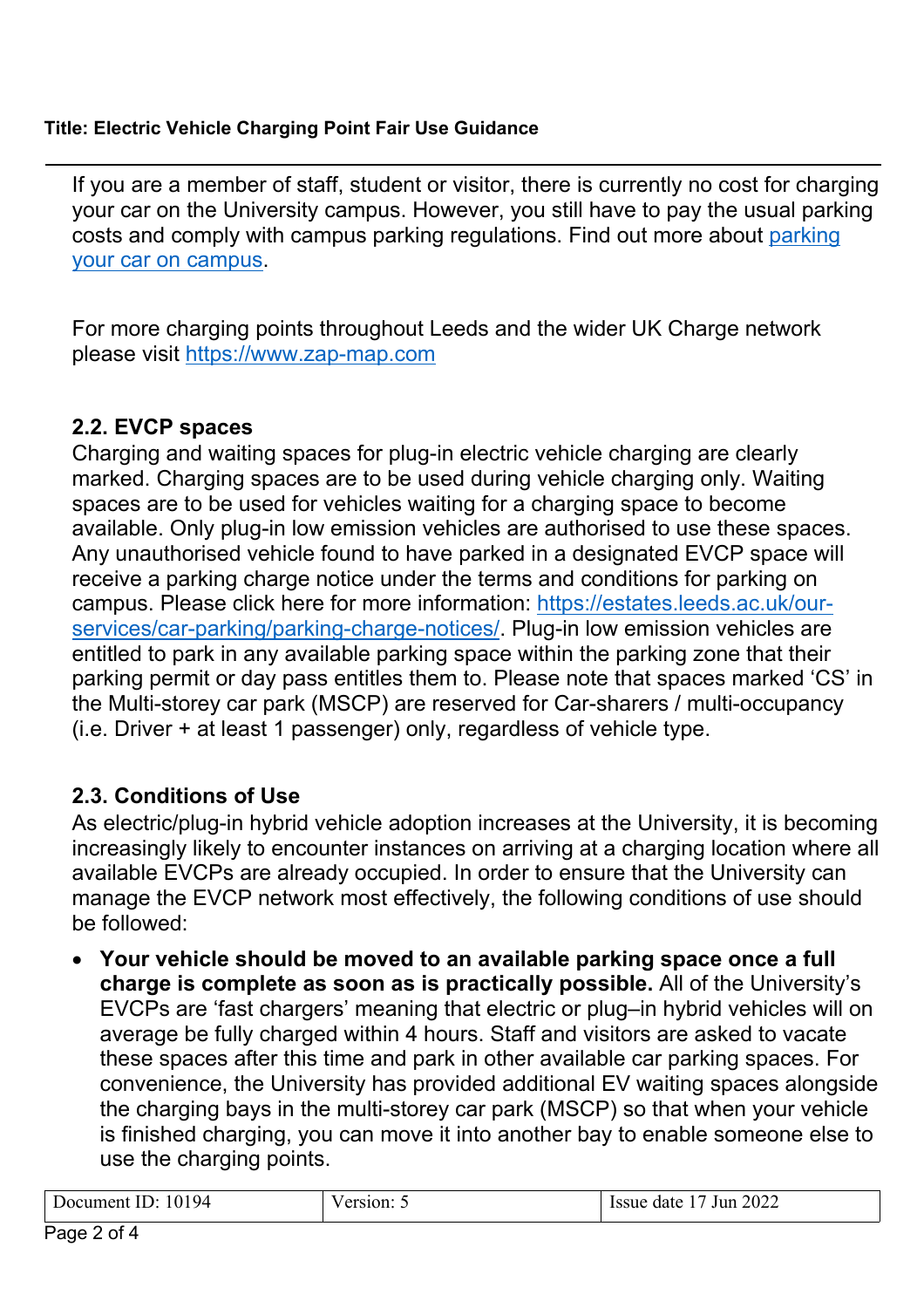#### **2.4. User Responsibilities**

- Please be aware that in using the University's EVCPs, you do so at your own risk. The charging of electric vehicles cannot be guaranteed on campus. Therefore, we ask that you do not rely on the University's EVCPs for the charging of your electric vehicle on a regular basis.
- Staff are encouraged to charge at home prior to their journey to work and not just rely solely on charging at work. This will help to deal with issues arising from unavailable spaces due to faulty charging units, traffic issues and other similar situations.

#### **2.5. Reporting Issues**

- The University of Leeds is committed to providing facilities on campus to support the uptake and use of low and zero emissions vehicles. However, the University is **NOT** liable for any issues resulting from owners being unable to charge their vehicles.
- From time to time, the University may need to undertake maintenance works to the EVCPs or in adjacent areas affecting access to them. In this instance, the University cannot be held liable for any impact on the charging and operation of your electric vehicle.
- In the event of disruption to service (e.g. due to a power cut) please report the issue to the **University of Leeds Estates Services Helpdesk** (contact details listed below). In the event of an urgent issue occurring outside of Estates Services opening hours (8am-5pm), please contact **University Security** (contact details listed below).
- In the event of a problem with the charging point please contact the **University of Leeds Estates Services Helpdesk** (contact details listed below). In the event of an urgent issue occurring outside of Estates Services opening hours (8am-5pm), please contact **University Security** (contact details listed below).

| 10194<br>Document<br><br>ID | ersion: | 2022<br><b>Issue</b><br>Jun<br>date |
|-----------------------------|---------|-------------------------------------|
|                             |         |                                     |